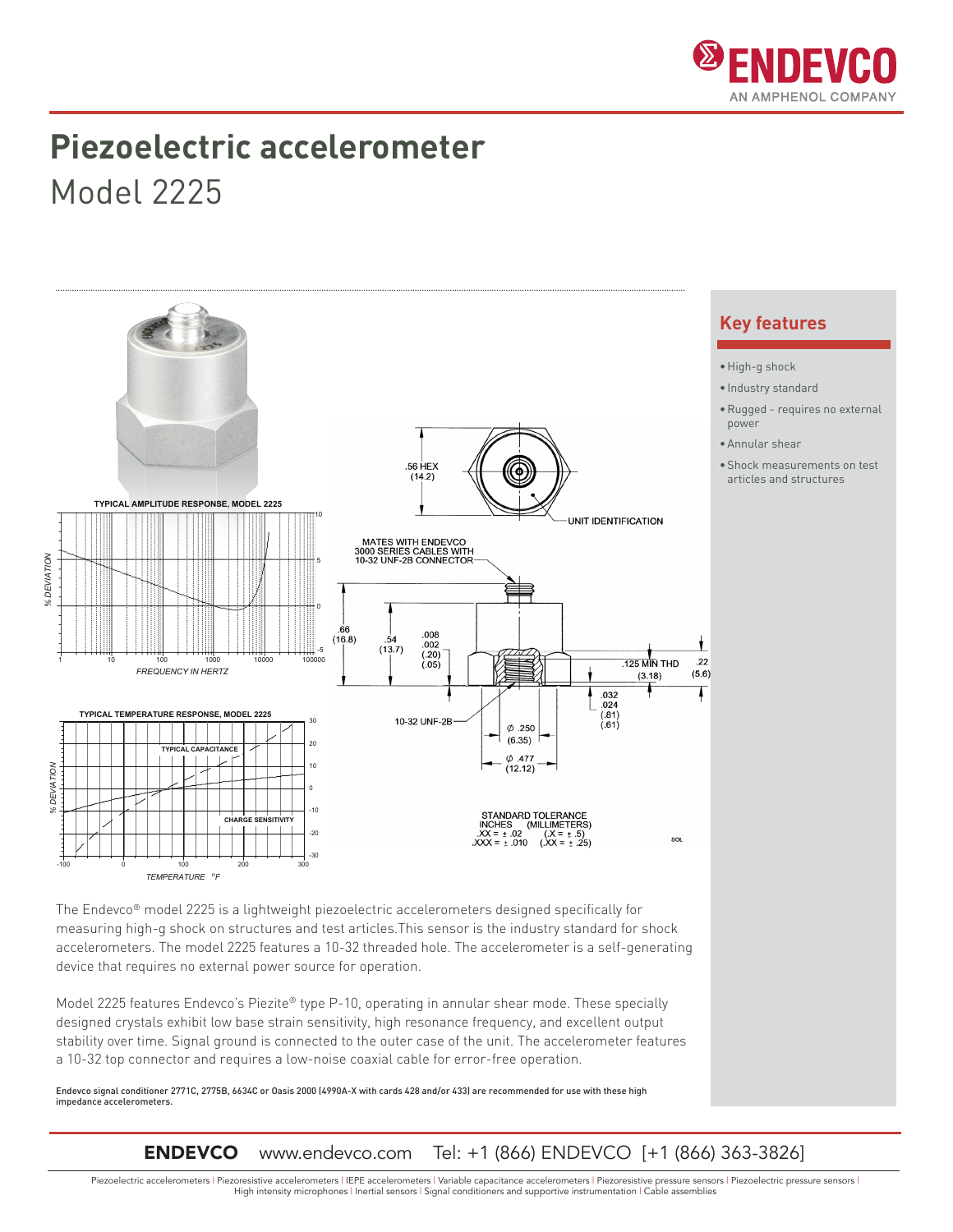

# **Piezoelectric accelerometer**

Model 2225

### Specifications

The following performance specifications conform to ISA-RP-37.2 (1964) and are typical values, referenced at +75°F (+24°C) and 100 Hz, unless otherwise noted. Calibration data, traceable to National Institute of Standards and Technology (NIST), is supplied.

| <b>Dynamic characteristics</b>       | <b>Units</b>         | 2225                                                         |
|--------------------------------------|----------------------|--------------------------------------------------------------|
| Charge sensitivity                   |                      |                                                              |
| Typical                              | pC/q                 | 0.75                                                         |
| Minimum                              | pC/q                 | 0.60                                                         |
| Frequency response                   |                      | See typical amplitude response                               |
| Resonance frequency [1]              | kHz                  | $100 -$                                                      |
| Amplitude response                   |                      |                                                              |
| ±10%                                 | Hz                   | 1 to 10 000                                                  |
| $+1$ dB (ref)                        | Hz                   | 1 to 10 000                                                  |
| Temperature response                 |                      |                                                              |
| -67°F (-55°C) max/min                | $\%$                 | $-15/0$                                                      |
| +350°F (+177°C) max/min              | $\frac{0}{0}$        | $+25/0$                                                      |
| <b>Transverse sensitivity</b>        | $\%$                 | < 5                                                          |
| Amplitude linearity [2]              | $\%$                 | 0.5 per 1000 g, 0 to 20 000 g                                |
| <b>Electrical characteristics</b>    |                      |                                                              |
| Output polarity                      |                      | Acceleration directed into base produces positive output     |
| Resistance                           | GΩ                   | $\geq 10$                                                    |
| at 350°F (+177°C)                    | GΩ                   | $\geq$ 1                                                     |
| Grounding                            |                      | Signal return connected to case                              |
| Capacitance                          | pF                   | 800                                                          |
| <b>Environmental characteristics</b> |                      |                                                              |
| Temperature range                    |                      | -67°F to +350°F (-55°C to +177°C)                            |
| Humidity                             |                      | Epoxy sealed, non-hermetic                                   |
| Sinusoidal vibration limit           | g pk                 | 10 000                                                       |
| Shock range [3]                      | g pk                 | 20 000                                                       |
| Base strain sensitivity              | equiv. q pk/µ strain | 0.03                                                         |
| Thermal transient sensitivity        | equiv. g pk/°F (/°C) | 0.005(0.009)                                                 |
| <b>Physical characteristics</b>      |                      |                                                              |
| <b>Dimensions</b>                    |                      | See outline drawing                                          |
| Weight                               | qm (oz)              | 13[0.46]                                                     |
| Case material                        |                      | Stainless steel                                              |
| Connector                            |                      | Coaxial, 10-32 thread, mates with Endevco 3000 series cables |
| <b>Mounting torque</b>               | lbf-in (Nm)          | 18(2)                                                        |
| Calibration                          |                      |                                                              |
| Supplied:                            |                      |                                                              |
| Frequency response                   | $\%$                 | 20 Hz to 10 000 Hz                                           |
|                                      | dB                   | 10 000 to 50 000 Hz                                          |
| Charge sensitivity                   | pC/q                 |                                                              |
| Maximum transverse sensitivity       | $\%$                 |                                                              |
| Capacitance                          | pF                   |                                                              |